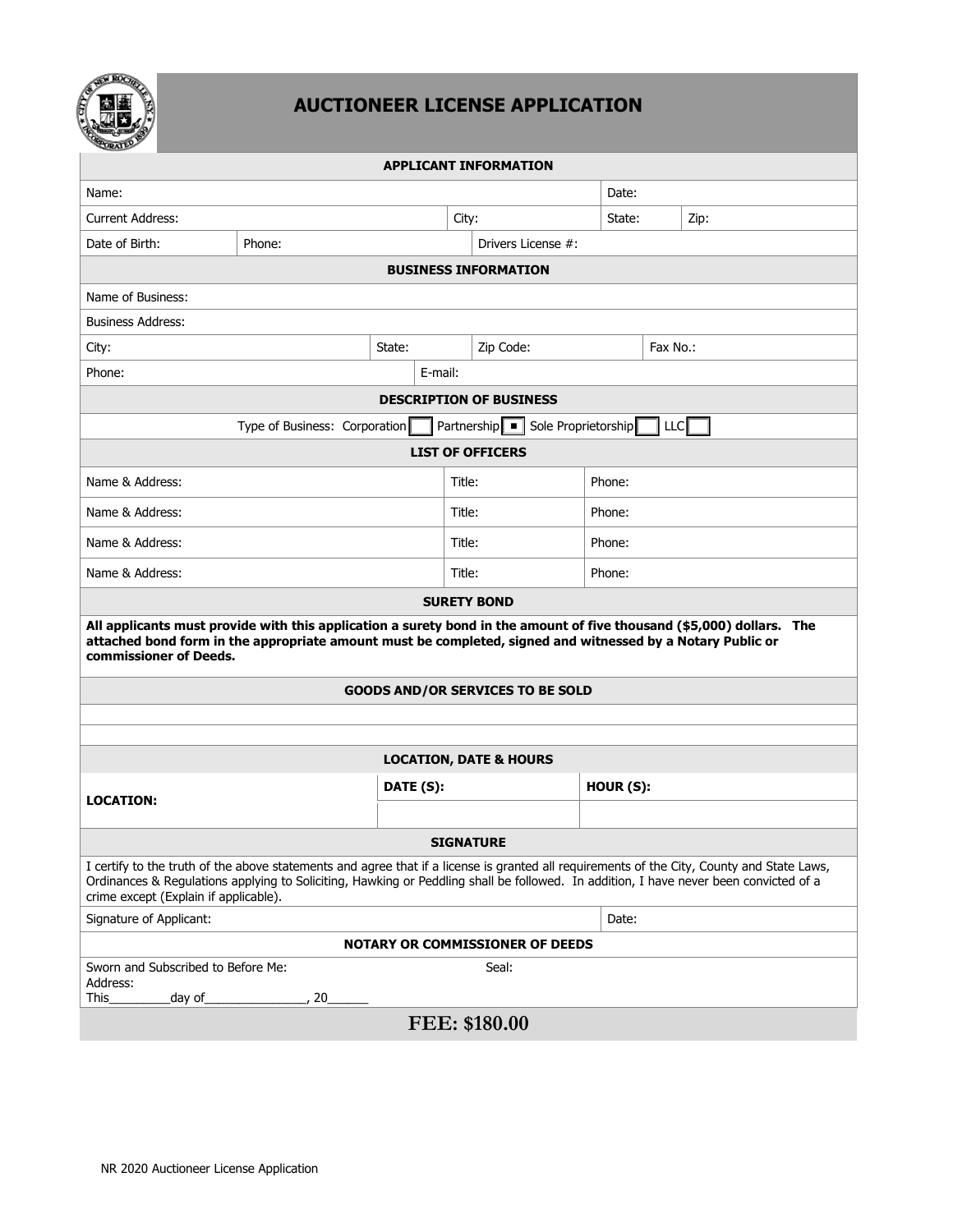## **CITY OF NEW ROCHELLE AUTHORIZATIONS**

# **POLICE DEPARTMENT**

I have investigated the character and reputation of the foregoing applicant and approve issuing an Auctioneer license as applied for:

| Signature | Date |
|-----------|------|
|           |      |

#### **LAW DEPARTMENT**

 I have examined the bond to be filed with this application in the sum of five thousand (\$5,000.00), and approve processing the license.

| Signature |     | Date |
|-----------|-----|------|
|           | . . |      |

# **CITY MANAGER**

 I hereby grant the application for an Auctioneer's License and authorize the City Clerk to issue the same.

| Signature | Date |
|-----------|------|
|           |      |

**City Clerk**

| <sup>1</sup> Signature |                         | Date |
|------------------------|-------------------------|------|
| License No.            |                         |      |
| Receipt No.            | <b>Expiration Date:</b> |      |

(City Seal)